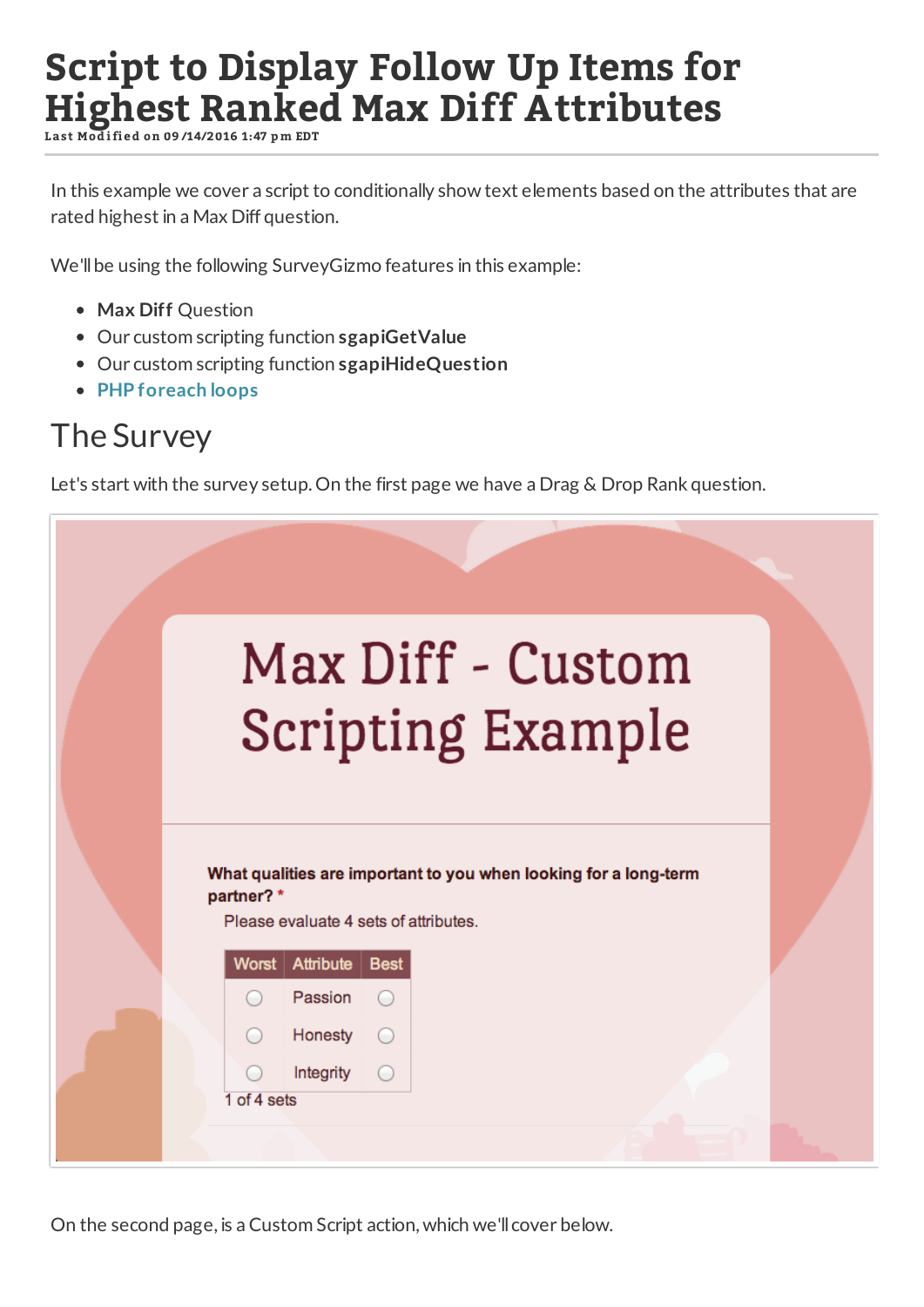Also on the second page, we created a text element for attribute in our Max Diff question. One for Passion, Honesty, Integrity and so on.We are using text elements here, but these could easily be follow-up questions.

We want to show the text elements that corresponds to the highest ranked attributes in the Max-Diff question on page one. This way, we can show only follow-up text (or questions)for the attributes the respondent feels are the most important qualities when looking for a mate!

| ↑ / Max Diff - Custom Scripting Example                                          | <b>SETUP</b>                                                 | <b>BUILD</b> | <b>STYLE</b> | <b>TEST</b> | <b>SHARE</b> | <b>RESPONSES</b> | <b>REPORT</b> |                                     | TOOLS $\bullet$ $\bullet$ NEED HELP? |
|----------------------------------------------------------------------------------|--------------------------------------------------------------|--------------|--------------|-------------|--------------|------------------|---------------|-------------------------------------|--------------------------------------|
| <b>Thank You Page: Thank You!</b>                                                |                                                              |              |              |             |              |                  |               |                                     | <b>O</b> Preview /                   |
| Responses are marked as complete when they reach this page.                      |                                                              |              |              |             |              |                  |               |                                     |                                      |
| <b>Custom Script Action</b><br>get the value of max diff<br>Custom script exists |                                                              |              |              |             |              |                  |               |                                     | ÷ en x<br>ID: 4                      |
|                                                                                  | Below are the attributes you selected as the most important. |              |              |             |              |                  |               |                                     | $\Phi$ x<br>ID: 1                    |
| Humor                                                                            |                                                              |              |              |             |              |                  |               |                                     | <sup>①</sup> ×<br>ID: 5              |
| Strength                                                                         |                                                              |              |              |             |              |                  |               | $\div$<br>P                         | $\Phi$ x<br><b>ID: 6</b>             |
| <b>Attractiveness</b>                                                            |                                                              |              |              |             |              |                  |               | ⊕                                   | <sup>①</sup> ×<br>ID: 7              |
| <b>Beauty</b>                                                                    |                                                              |              |              |             |              |                  |               | $\ddot{\mathrm{t}}$<br><b>ID: 8</b> | $\Phi$ x                             |
| Compassion                                                                       |                                                              |              |              |             |              |                  |               |                                     | <b>中华×</b><br>ID: 9                  |

Test out the survey here:

http://www.surveygizmo.com/s3/1757396/Max-Diff-Custom-Scripting-Example

### Survey and Script Setup

**1.** Add a Max-Diffion to the first page in your survey.

**2.** Create the follow-up text elements or questions that you would like to conditionally show based on the highest ranked attributes in the Max Diff Question. In our example we have twelve; Humor, Strength, Attractiveness, Beauty, Compassion, Love, Kindness, Integrity, Empathy, Ambition, Passion and Honesty.

**3.** Add a **Custom Script** action. The script willneed to be on a separate page from the Max Diff question.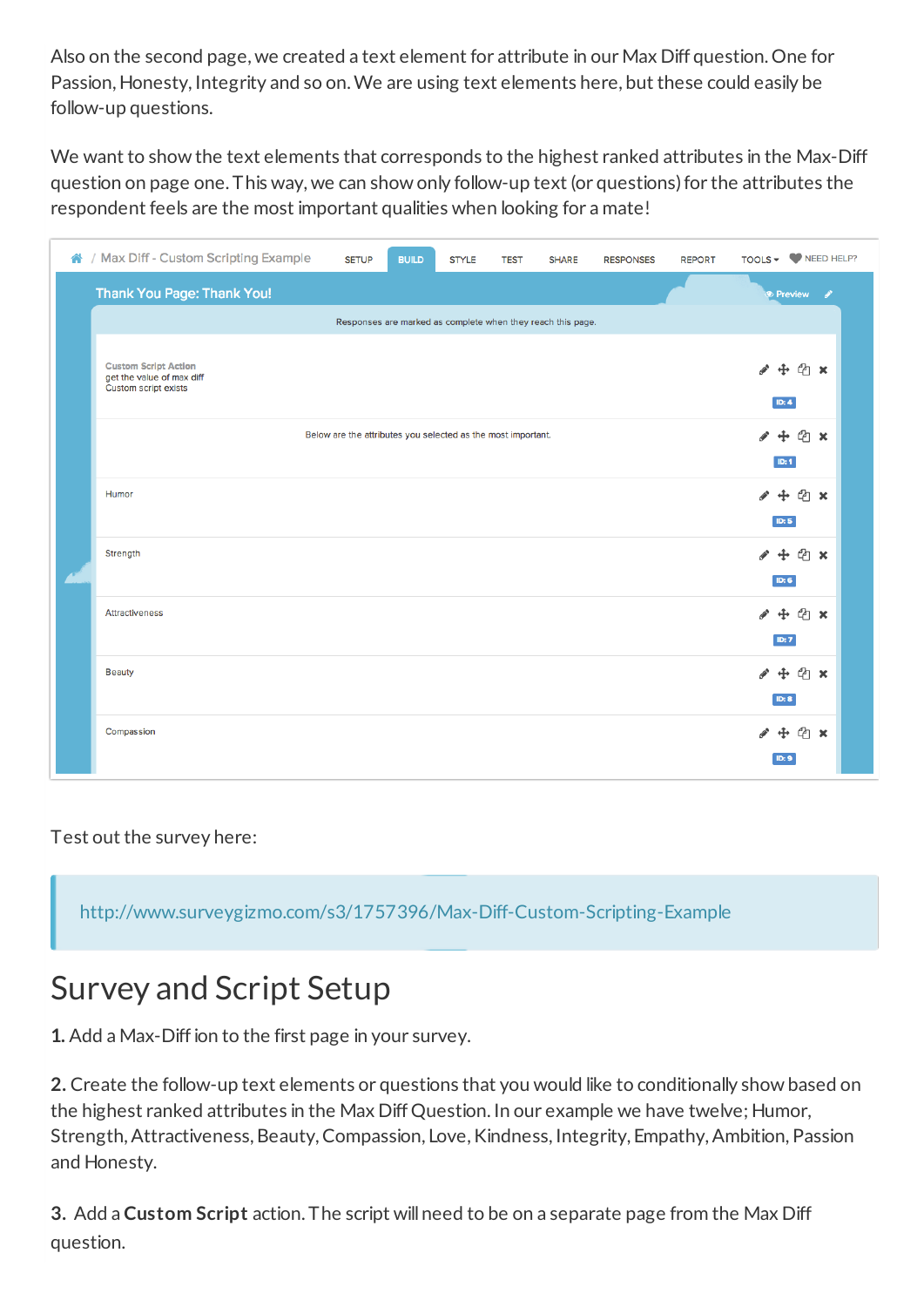4. For your Custom Script you'll need the option skus for each of the options in your Max Diff question. In this example the option skus are in order starting with 10003 through 10014.

| > <div class="col-xs-1 text-center options-controls"> </div><br><b>Humor</b><br><input name="goption-order[]" type="hidden" value="10003"/> "                                                                                                                                                                                                                                                             |  |  |  |  |  |  |  |  |
|-----------------------------------------------------------------------------------------------------------------------------------------------------------------------------------------------------------------------------------------------------------------------------------------------------------------------------------------------------------------------------------------------------------|--|--|--|--|--|--|--|--|
| <input class="js-opt-row" name="qoption-10003-meta" td="" type="hidden" value:<=""/>                                                                                                                                                                                                                                                                                                                      |  |  |  |  |  |  |  |  |
| <input class="js-opt-row js-meta" id="goption-10003-&lt;br&gt;meta-edited" name="goption-10003-meta-edited" type="hidden" value="0"/>                                                                                                                                                                                                                                                                     |  |  |  |  |  |  |  |  |
| <input id="goption-10003-disabled" name="goption-10003-disabled" type="hidden" value="false"/>                                                                                                                                                                                                                                                                                                            |  |  |  |  |  |  |  |  |
| ::after<br><br>Strength                                                                                                                                                                                                                                                                                                                                                                                   |  |  |  |  |  |  |  |  |
|                                                                                                                                                                                                                                                                                                                                                                                                           |  |  |  |  |  |  |  |  |
|                                                                                                                                                                                                                                                                                                                                                                                                           |  |  |  |  |  |  |  |  |
| > <div 10006"="" class="form-row form-row-option&lt;br&gt;data-options-row="></div><br>> <div 10007"="" class="form-row form-row-option&lt;br&gt;data-options-row="></div>                                                                                                                                                                                                                                |  |  |  |  |  |  |  |  |
| Ħ<br>> <div 10008"="" class="form-row form-row-option&lt;br&gt;data-options-row="></div>                                                                                                                                                                                                                                                                                                                  |  |  |  |  |  |  |  |  |
| > <div 10009"="" class="form-row form-row-option&lt;br&gt;data-options-row="> </div>                                                                                                                                                                                                                                                                                                                      |  |  |  |  |  |  |  |  |
| > <div 10010"="" class="form-row form-row-option&lt;br&gt;data-options-row="></div><br>" data-options-row="10011"><br>> <div class="form-row form-row-option&lt;/td&gt;&lt;/tr&gt;&lt;tr&gt;&lt;td rowspan=2 colspan=9&gt;&gt;&lt;div class=" form-row="" form-row-option<br="">data-options-row="10012"&gt;</div><br>> <div 10013"="" class="form-row form-row-option&lt;br&gt;data-options-row="></div> |  |  |  |  |  |  |  |  |
| " data-options-row="10014"><br>> <div class="answer-template" html"="" id="" text=""><br/></div>                                                                                                                                                                                                                                                                                                          |  |  |  |  |  |  |  |  |
|                                                                                                                                                                                                                                                                                                                                                                                                           |  |  |  |  |  |  |  |  |
| 432", "projectID":1757396, "questID":3, "method": "auto"}]                                                                                                                                                                                                                                                                                                                                                |  |  |  |  |  |  |  |  |
| <br>><br>div class="js-loading-grids hide" style="margin-top:40px">                                                                                                                                                                                                                                                                                                                                       |  |  |  |  |  |  |  |  |
| $\lt$ /div><br>article div div<br>#grid-432 div div.form-row.form-row-option div.col-xs-11 input#qoption-10003-title.form-control.js-tab-index                                                                                                                                                                                                                                                            |  |  |  |  |  |  |  |  |
|                                                                                                                                                                                                                                                                                                                                                                                                           |  |  |  |  |  |  |  |  |
|                                                                                                                                                                                                                                                                                                                                                                                                           |  |  |  |  |  |  |  |  |
|                                                                                                                                                                                                                                                                                                                                                                                                           |  |  |  |  |  |  |  |  |
|                                                                                                                                                                                                                                                                                                                                                                                                           |  |  |  |  |  |  |  |  |
|                                                                                                                                                                                                                                                                                                                                                                                                           |  |  |  |  |  |  |  |  |
|                                                                                                                                                                                                                                                                                                                                                                                                           |  |  |  |  |  |  |  |  |
|                                                                                                                                                                                                                                                                                                                                                                                                           |  |  |  |  |  |  |  |  |
|                                                                                                                                                                                                                                                                                                                                                                                                           |  |  |  |  |  |  |  |  |
|                                                                                                                                                                                                                                                                                                                                                                                                           |  |  |  |  |  |  |  |  |
|                                                                                                                                                                                                                                                                                                                                                                                                           |  |  |  |  |  |  |  |  |
|                                                                                                                                                                                                                                                                                                                                                                                                           |  |  |  |  |  |  |  |  |
|                                                                                                                                                                                                                                                                                                                                                                                                           |  |  |  |  |  |  |  |  |
|                                                                                                                                                                                                                                                                                                                                                                                                           |  |  |  |  |  |  |  |  |
|                                                                                                                                                                                                                                                                                                                                                                                                           |  |  |  |  |  |  |  |  |
|                                                                                                                                                                                                                                                                                                                                                                                                           |  |  |  |  |  |  |  |  |
|                                                                                                                                                                                                                                                                                                                                                                                                           |  |  |  |  |  |  |  |  |
|                                                                                                                                                                                                                                                                                                                                                                                                           |  |  |  |  |  |  |  |  |
|                                                                                                                                                                                                                                                                                                                                                                                                           |  |  |  |  |  |  |  |  |
|                                                                                                                                                                                                                                                                                                                                                                                                           |  |  |  |  |  |  |  |  |
|                                                                                                                                                                                                                                                                                                                                                                                                           |  |  |  |  |  |  |  |  |
|                                                                                                                                                                                                                                                                                                                                                                                                           |  |  |  |  |  |  |  |  |
|                                                                                                                                                                                                                                                                                                                                                                                                           |  |  |  |  |  |  |  |  |
|                                                                                                                                                                                                                                                                                                                                                                                                           |  |  |  |  |  |  |  |  |
|                                                                                                                                                                                                                                                                                                                                                                                                           |  |  |  |  |  |  |  |  |

5. You will also need the IDs of each of the corresponding text elements. IDs are available ion the right for each element. Turn them on by selecting Customize at the top of the Build tab, then Question IDs. Our text IDs are in order starting with 5 through 16.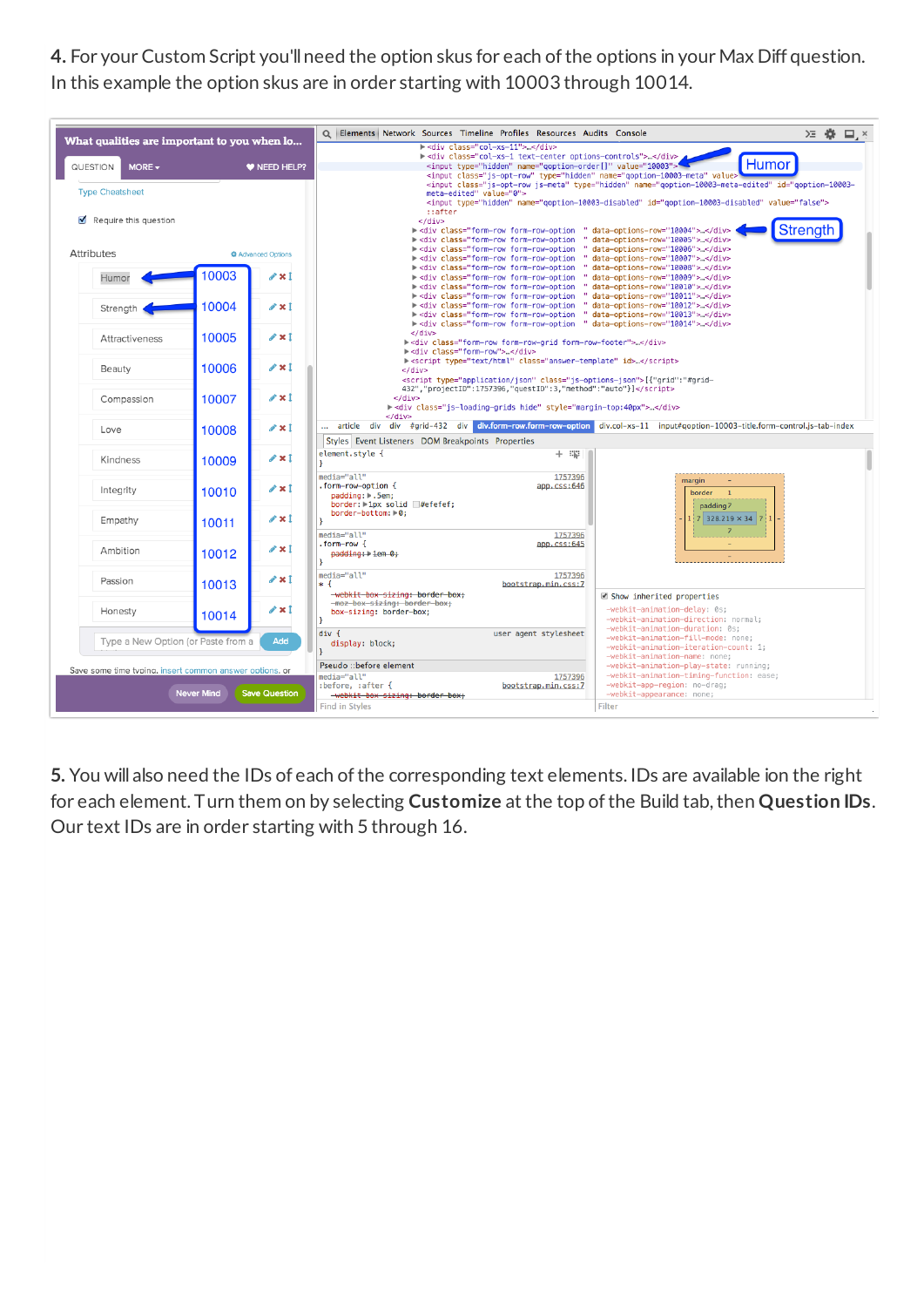| ↑ / Max Diff - Custom Scripting Example                                          | <b>SETUP</b>                                                 | <b>BUILD</b> | <b>STYLE</b> | <b>TEST</b> | <b>SHARE</b> | <b>RESPONSES</b> | <b>REPORT</b> |                          | TOOLS $\bullet$ $\bullet$ NEED HELP?                  |
|----------------------------------------------------------------------------------|--------------------------------------------------------------|--------------|--------------|-------------|--------------|------------------|---------------|--------------------------|-------------------------------------------------------|
| <b>Thank You Page: Thank You!</b>                                                |                                                              |              |              |             |              |                  |               |                          | <b>O</b> Preview<br>P                                 |
| Responses are marked as complete when they reach this page.                      |                                                              |              |              |             |              |                  |               |                          |                                                       |
| <b>Custom Script Action</b><br>get the value of max diff<br>Custom script exists |                                                              |              |              |             |              |                  |               | i                        | 中 T x<br>ID: 4                                        |
|                                                                                  | Below are the attributes you selected as the most important. |              |              |             |              |                  |               | P                        | $4$ $\times$<br>ID: 1                                 |
| Humor                                                                            |                                                              |              |              |             |              |                  |               | i                        | <sup>①</sup> ×<br>ID: 5                               |
| Strength                                                                         |                                                              |              |              |             |              |                  |               | i                        | $\ddot{\textbf{t}}$<br><sup>①</sup> ×<br><b>ID: 6</b> |
| <b>Attractiveness</b>                                                            |                                                              |              |              |             |              |                  |               | i                        | $\ddot{\mathrm{t}}$<br><sup>①</sup> ×<br>ID: 7        |
| <b>Beauty</b>                                                                    |                                                              |              |              |             |              |                  |               | $\ddot{\textbf{t}}$<br>ℐ | <sup>①</sup> ×<br>ID: 8                               |
| Compassion                                                                       |                                                              |              |              |             |              |                  |               |                          | $\phi$ $\times$<br>ID: 9                              |

**6.** Edit your Custom Script action and paste the below script. Change the 3, in the example below to the ID of your Max Diff question.

```
// GET THE ARRAY OF MAX DIFF ATTRIBUTES
%%highest = sgapiGetValue(3);
%%output .= sgapiPrint R(%%highest);
```
**7.** Collect a text response, and note the values output for the array. Here is an example:

Array ([10003]=> 66.6667 [10004]=> 33.3333 [10005]=> 50 [10006]=> 33.3333 [10007]=> 50  $[10008]$  = > 50  $[10009]$  = > 50  $[10010]$  = > 66.6667  $[10011]$  = > 66.6667  $[10012]$  = > 66.6667  $[10013]$  $=$  > 33.3333 [10014] = > 33.3333 ]

The attributes ranked for this example have the following values - 33.3333, 50, 66.6667

Your example may have more or less ranked values depending on how the Max Diff question was set up (i.e. number of attributes, attributes per set, and sets are shown to respondents).

In our example, we will show all of the attributes with a 66.6667 score or greater.

**8.** With your options skus and page ID's noted, Replace the option skus in the below example script ( [10003]-[10014]) with your option skus. Replace the page IDs (5-16 in the example script) in both the HIDEALLTEXT/QUESTIONS section and the DETERMINEWHICHATTRIBUTES... section ofthe script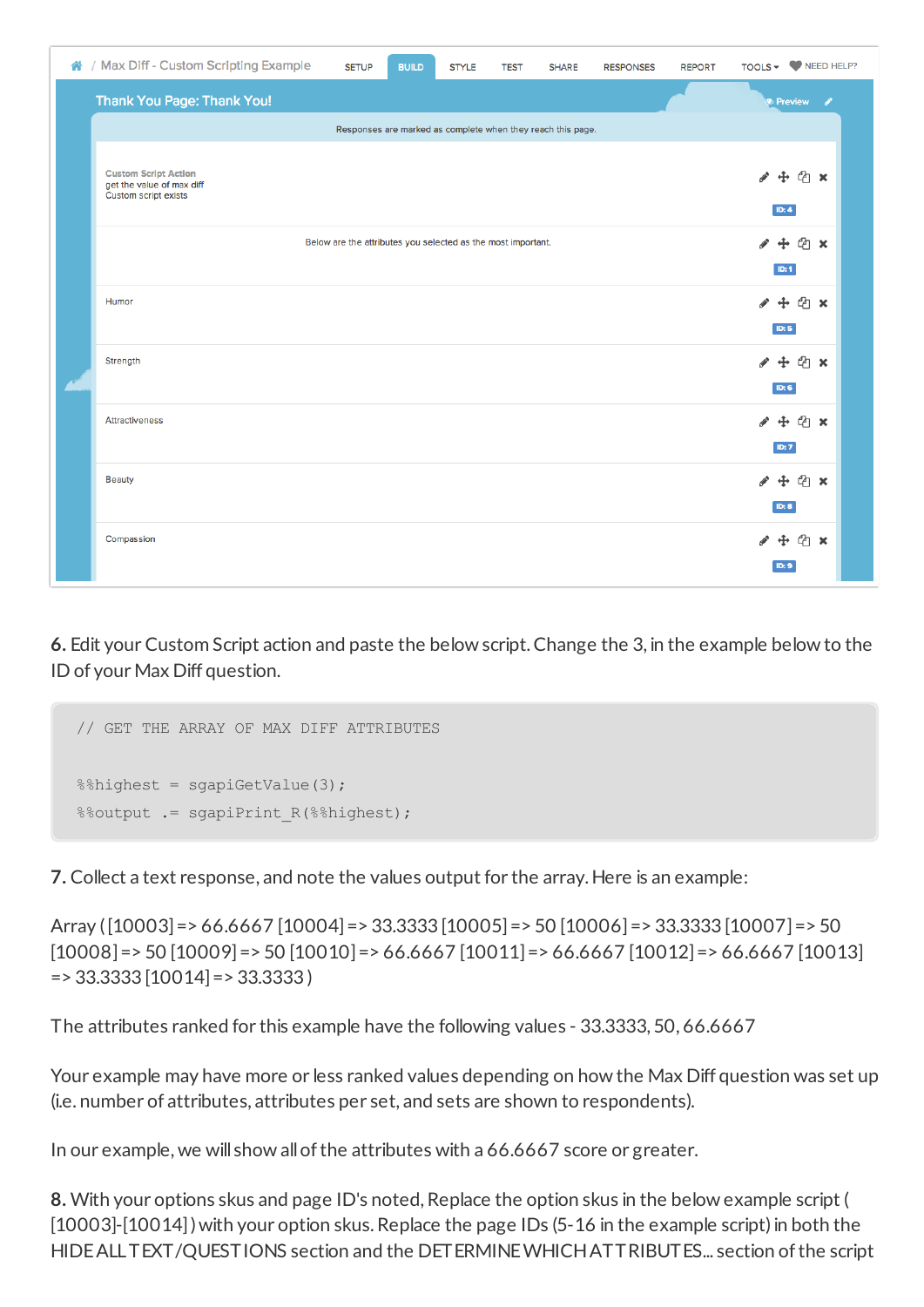and save your Custom Script action.

**9**. Test to verify it is working!

In our example, the four attributes with values greater than or equal to 66.6667 are Humor, Integrity, Empathy,Ambition.

| Max Diff - Custom<br><b>Scripting Example</b>                         |  |
|-----------------------------------------------------------------------|--|
| Below are the attributes you selected as the most important.<br>Humor |  |
| Integrity<br>Empathy<br><b>Ambition</b>                               |  |

// SHOW TEXT/QUESTIONS BASED ON HIGHEST RANKED FOR MAX DIFF

// HIDE ALL TEXT/QUESTIONS

sgapiHideQuestion(5,true);

sgapiHideQuestion(6,true);

sgapiHideQuestion(7,true); sgapiHideQuestion(8,true);

sgapiHideQuestion(9,true);

sgapiHideQuestion(10,true);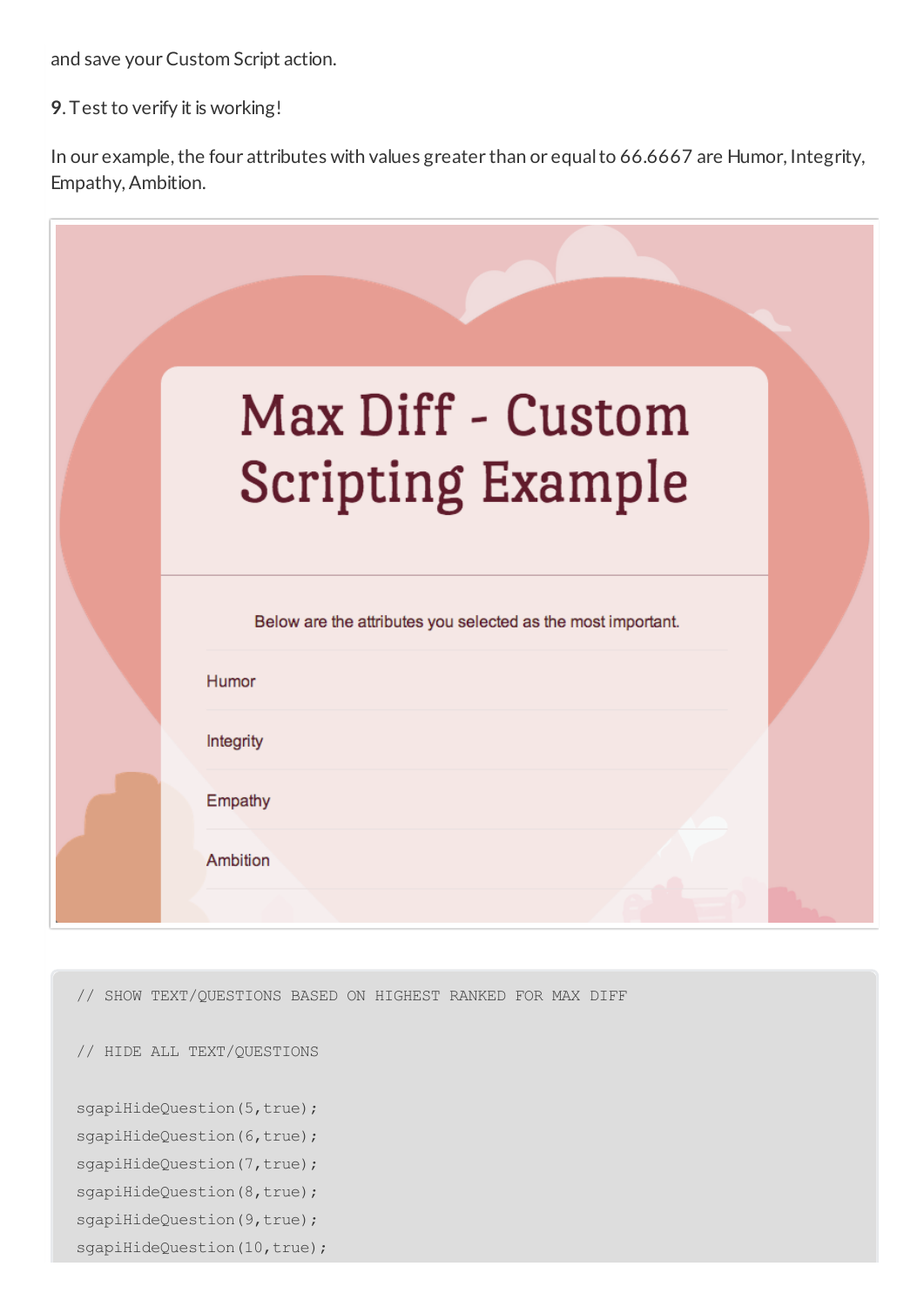```
sgapiHideQuestion(11,true);
sgapiHideQuestion(12,true);
sgapiHideQuestion(13,true);
sgapiHideQuestion(14,true);
sgapiHideQuestion(15,true);
sgapiHideQuestion(16,true);
// GET THE ARRAY OF MAX DIFF ATTRIBUTES
%%highest = sgapiGetValue(3);
%%output .= sgapiPrint R(%%highest);
// DETERMINE WHICH ATTRIBUTES ARE RANKED HIGHEST AND SET THE IDS TO SHOW
foreach (%%highest as %%key => %%value){
  if (\$8value >= '66.6667') {
   if (%%key == '10003'){
    sgapiHideQuestion(5,false);
    }
   if (\$%key == '10004') {
    sgapiHideQuestion(6,false);
    }
    if (%%key == '10005'){
    sgapiHideQuestion(7,false);
    }
   if (%%key == '10006'){
    sgapiHideQuestion(8,false);
    }
   if (\$%key == '10007') {
    sgapiHideQuestion(9,false);
    }
    if (%%key == '10008'){
    sgapiHideQuestion(10,false);
    }
    if (%%key == '10009'){
    sgapiHideQuestion(11,false);
    }
    if (%%key == '10010'){
    sgapiHideQuestion(12,false);
    }
   if (\$%key == '10011') {
    sgapiHideQuestion(13,false);
    }
```
 $\pm$   $\epsilon$  (%%) key ==  $1100121$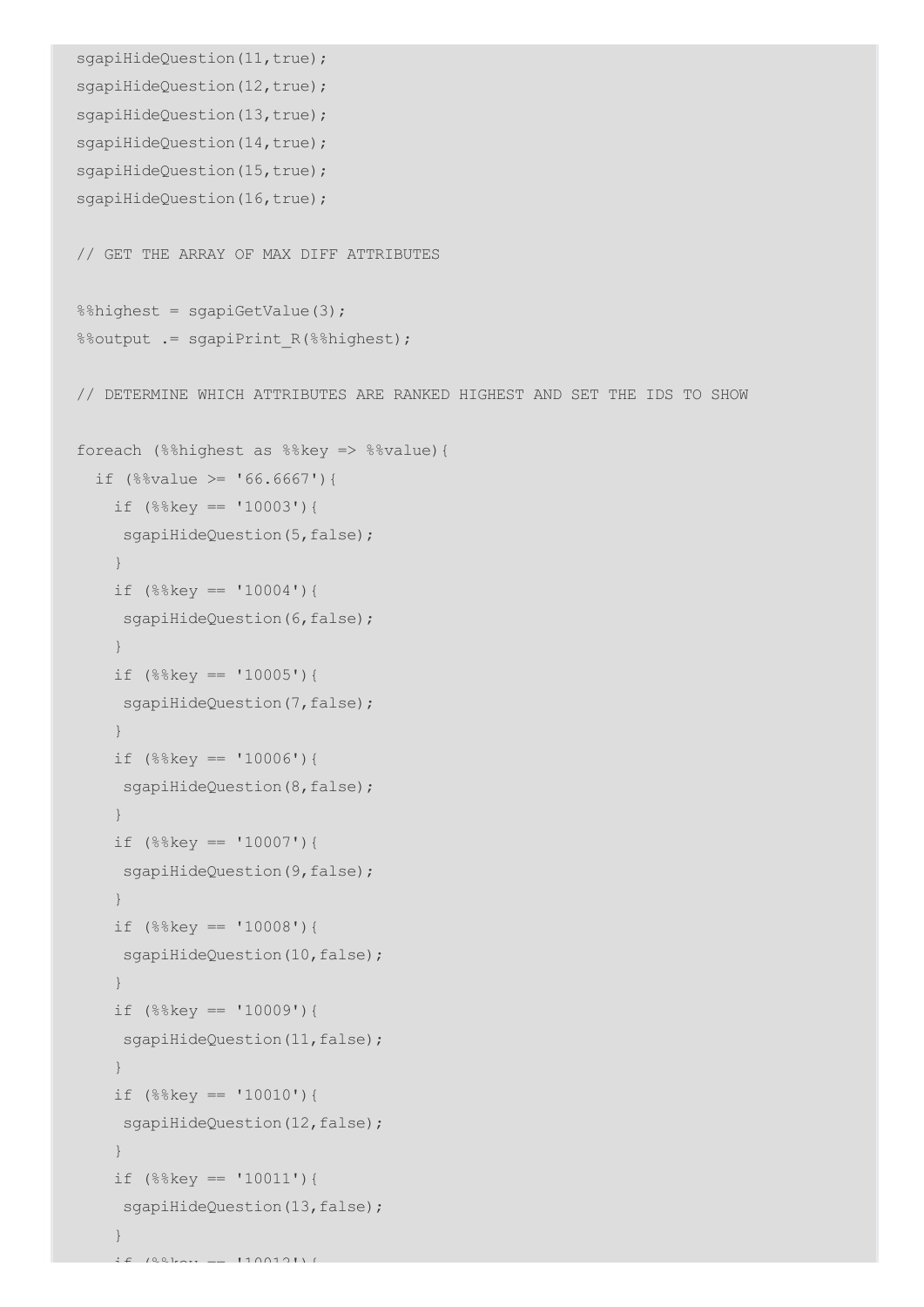```
if (%%key == '10012'){
    sgapiHideQuestion(14,false);
    }
    if (%%key == '10013'){
    sgapiHideQuestion(15,false);
    }
   if (\$%key == '10014')sgapiHideQuestion(16,false);
    }
 }
}
```
## How does it work?

If you'd like to know more about how the script works in order to adapt or modify this script for your particular scenario, read on!

In the first portion of the script we hide the conditional text elements (IDs 5-16) using the **sgapiHideQuestion** function.

In the second portion of the script we create a variable called %% highest and set it equal to the ranking values from the Max Diff question (question ID 3 in this case). The **sgapiGetValue** function for a Max Diff Question will pull an array that looks like this:

Array ([10003]=> 66.6667 [10004]=> 33.3333 [10005]=> 50 [10006]=> 33.3333 [10007]=> 50  $[10008]$  = > 50  $[10009]$  = > 50  $[10010]$  = > 66.6667  $[10011]$  = > 66.6667  $[10012]$  = > 66.6667  $[10013]$  $=$  > 33.3333 [10014] = > 33.3333 ]

Think ofthis array like a file cabinet where the indexes or keys are like the file folders and the values are the papers in the folders.

Next we create what is called a foreach loop which takes the Max Diff array and for each answer option or "%%key" it evaluates whether its rank or "%%value" is greater than or equal to '66.6667'. If the value is greater than or equal to 66.6667, the corresponding text element will be shown.

#### Scripting and Other Out-of-the-Box Customizations

We're always happy to help you debug any documented script that is used as is. That said, we do not have the resources to write scripts on demand or to debug a customized script.

If you have customization ideas that you haven't figured out how to tackle, we're happy to be a sounding board for SurveyGizmo features and functionality ideas that might meet your customization. Beyond this, you might want to consult with someone on our Programming Services Team; these folks might have the scripting chops to help you to achieve what you are looking for!